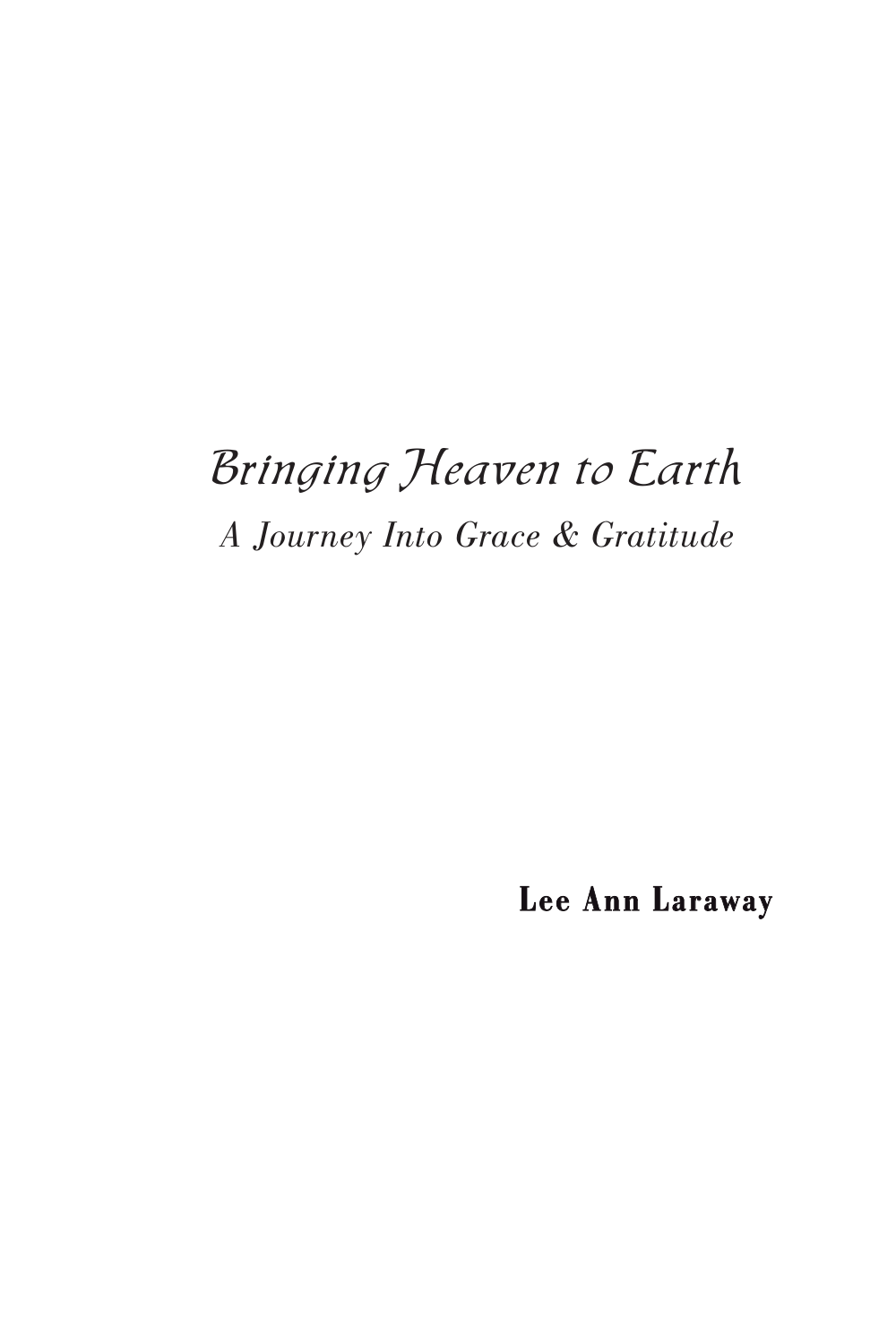### *Preface*

Life is about learning, and good teachers teach their students to be lifelong learners. Although this goal relates to academic learning, a pursuit of knowledge continuing over the span of one's lifetime, it is also applicable to an even greater purpose: the kind of learning that contributes to our own spiritual awakening.

My life has certainly been about learning. When I was young, I was taught about academic learning and I excelled at it. By age thirty, however, I began to realize that the major focus of my learning had been "outside" of me, and I was in desperate need of inner wisdom. I had been through my share of crises in thirty years, having lived with a severe physical disability from an undiagnosed case of polio.

One Friday evening, as I was leaving the emergency room with a food obstruction still lodged in my throat, threatening my airway and my breathing, I finally knew I had to start taking charge and working with life—and my body— from the inside out. This was to be my final nightmare of dealing with my body medically from an outside point of view, through well-meaning physicians who "looked, but could not see." What I did not know was that this traumatic experience would be a turning point in my ability to elicit health and happiness in my life, despite progressive physical weakening. If my disability had been the catalyst for learning spiritual truth in this lifetime, this experience was the extra fuel needed to wait no longer to awaken. There would be no time to waste if I were to avoid further suffering with what appeared to be no solutions in sight.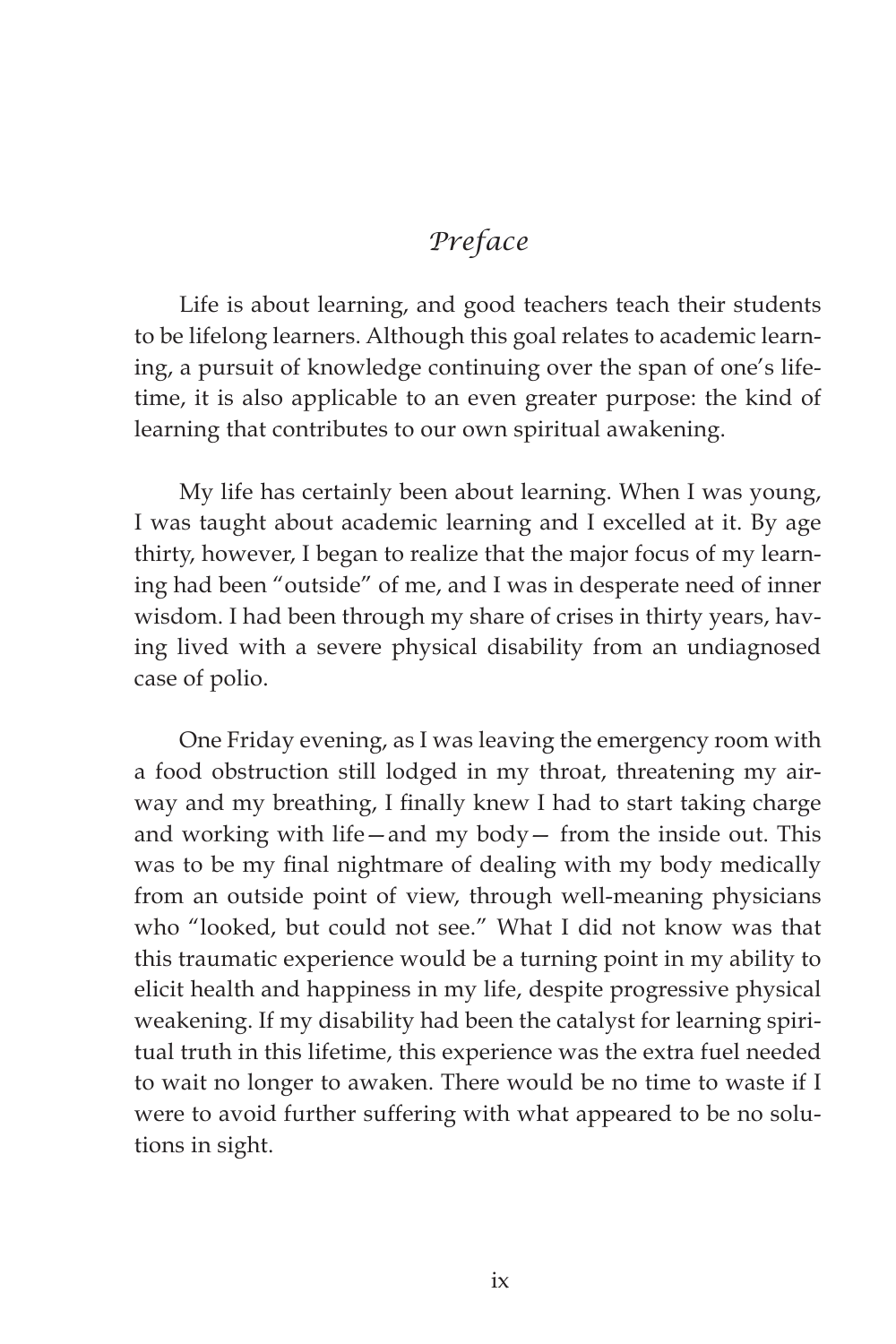There is something about serious health issues that commands our attention in a new way and has the potential to awaken us to something greater than ourselves for healing. After this and many similar experiences, I felt an urgent need to learn about energy and the metaphysical world so that I could deal with my physical challenges without such nightmarish results. The medical experiences in the first half of my life were fragmented and often painfully disastrous. However, they had set the stage for a major learning curve on my part—to blend the physical world with the metaphysical world.

My physical disability has definitely awakened me. It has taught me how to direct my strong will in a healthier way through intuition and guidance, to question my limits and what I believe to be reality, to see the interconnectedness of all, and how the effects of my thoughts create my world every day. I have often told people, "Thank God I got that optimistic gene from my mother!" It has been one of the many gifts from the Divine that has been tested often in this lifetime. It has propelled me to look for good, even when there seemed to be none in sight. It is still training me to see with a spiritual sight that opens possibilities that were never present with physical sight alone. And with that has come a deep sense of joy and peace, and a calmness about life that becomes more solid each day even during the most difficult situations. My awareness of Divine Grace and the ability to access it has been sharpened, and my gratitude, grown immense.

In this book, I share my life story with you since it is through our individual experiences of life that we learn. The tone of my writing reflects the progression and depth of my inner development over time. In my earlier years, I was outwardly observational and matter of fact, so my descriptions of life at that time are from a more mental, superficial perspective. As my inner quest progressed, so did the depth of my spirit and I found I could write about life from a more emotional and spiritual perspective.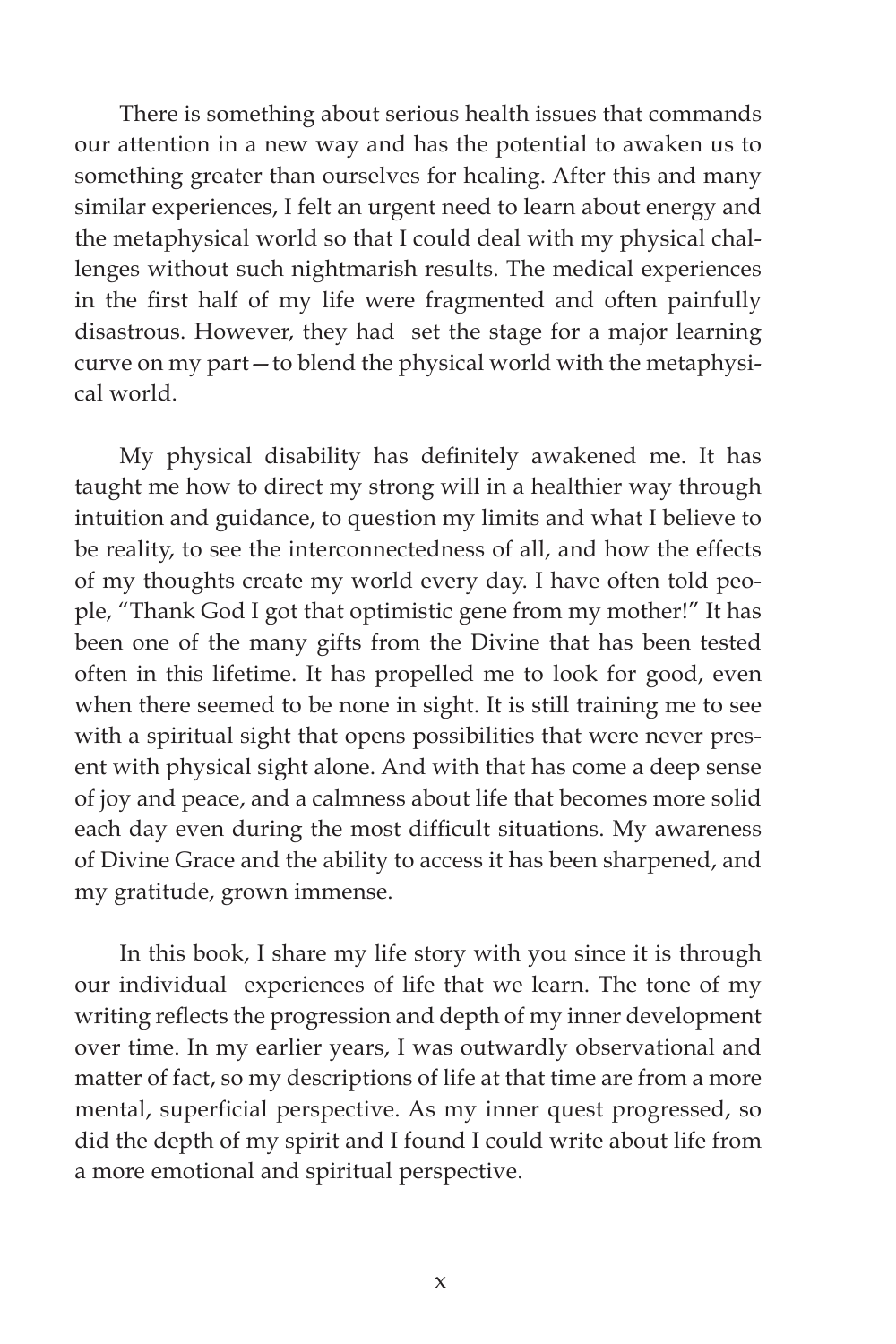I have experienced great suffering and tremendous Grace. Although you may be drawn to the painful parts of my experience as you read, I caution you against staying overly focused upon them, or attempting to find logic in them. Just as I discovered for myself, some answers will never be found with the mind. My most painful experiences often seemed to release unwanted, heavy energy and *turn me in another direction*. It is the Good that is most life-giving, and that is what deserves our greatest attention.

I refer to the healing energy of the Infinite, Source, God, or the Divine as a greater power for Good, or Grace, that exists in the universe. For me it has been a higher, immensely wise level of energy. It has had a profoundly positive effect and impact on my entire life, especially in the area of my greatest need—dealing with all aspects of living daily with a severe, progressive physical disability. We all emanate from this spark of the Divine regardless of religious preference, and we are, by virtue of this origin, already connected to It. The purposeful intention to expand into It and bring It forth consistently through our will into the physical plane is what brings peace to the body, mind, and to the world.

The final chapter of my book contains some of the main concepts that have been key in developing my ability to consciously bring forth and exist upon this higher, healing energy. You will see throughout my book that Grace sometimes appeared through my purposeful intention to find It, that sometimes the old beliefs and ways of living had to collapse before something better could be created, and that many times Grace just appeared to gently move me along, often unnoticed at the time but profoundly effective. I have seen for myself and through myself that Divine Grace is present everywhere and in every situation, but it is our job to call it forward to bring Light out of darkness. I hope this book inspires you to discover Divine Grace in your own life and the ability to consciously choose to bring its goodness to you.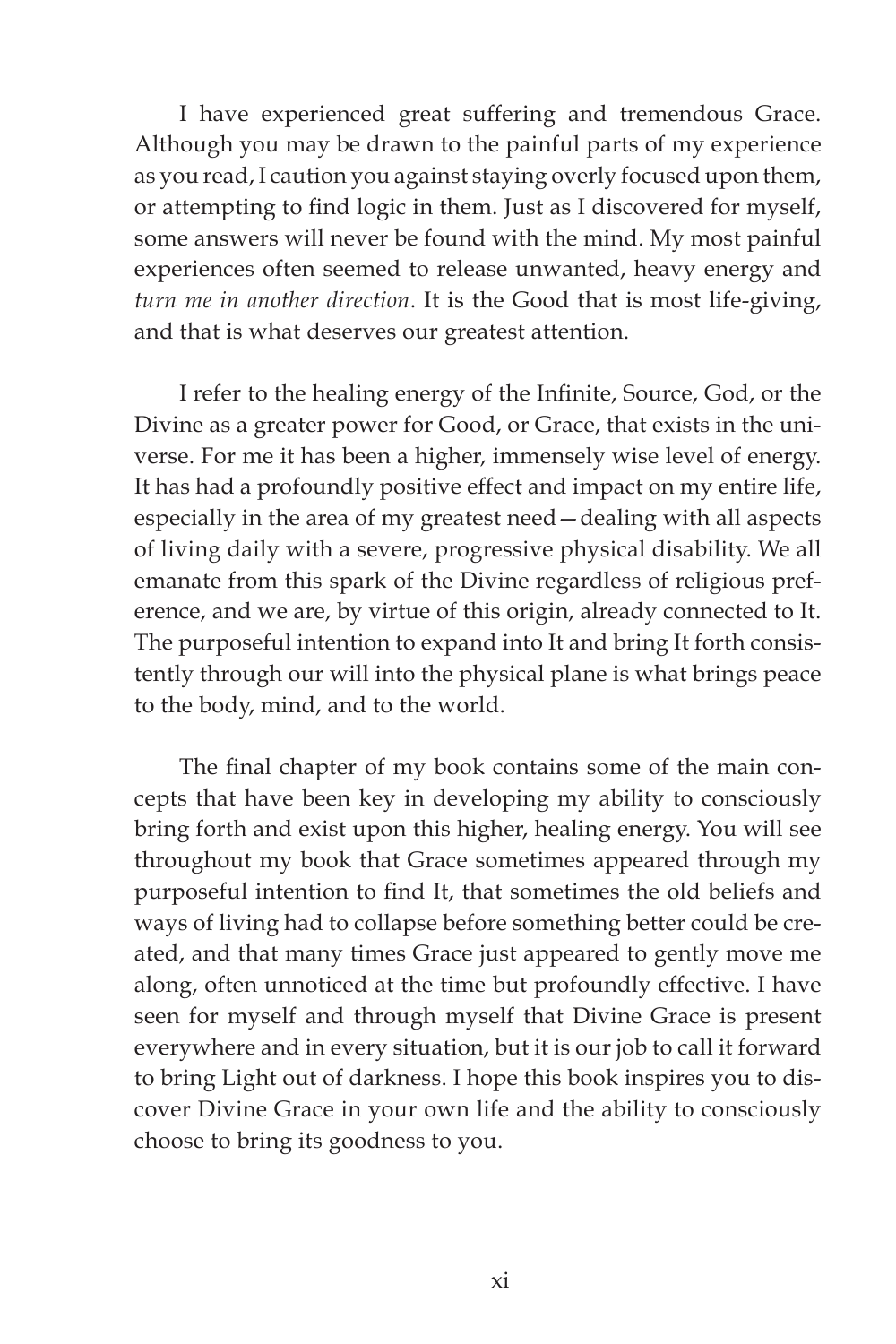*Living with a physical disability has deepened my awareness of and interaction with the Divine for creating all aspects of my life. This has been the perfect situation to stimulate a mental quest for understanding the positive, expansive nature of life and has helped me repeatedly find solutions and relief when there seemed to be none in sight. Esoteric contemplation of the metaphysical and physical worlds without action would have been intellectually stimulating but not life-altering. True learning, true knowing, has come from repeated, direct application in real-life situations where my will to persist rather than succumb to fear has been invaluable.*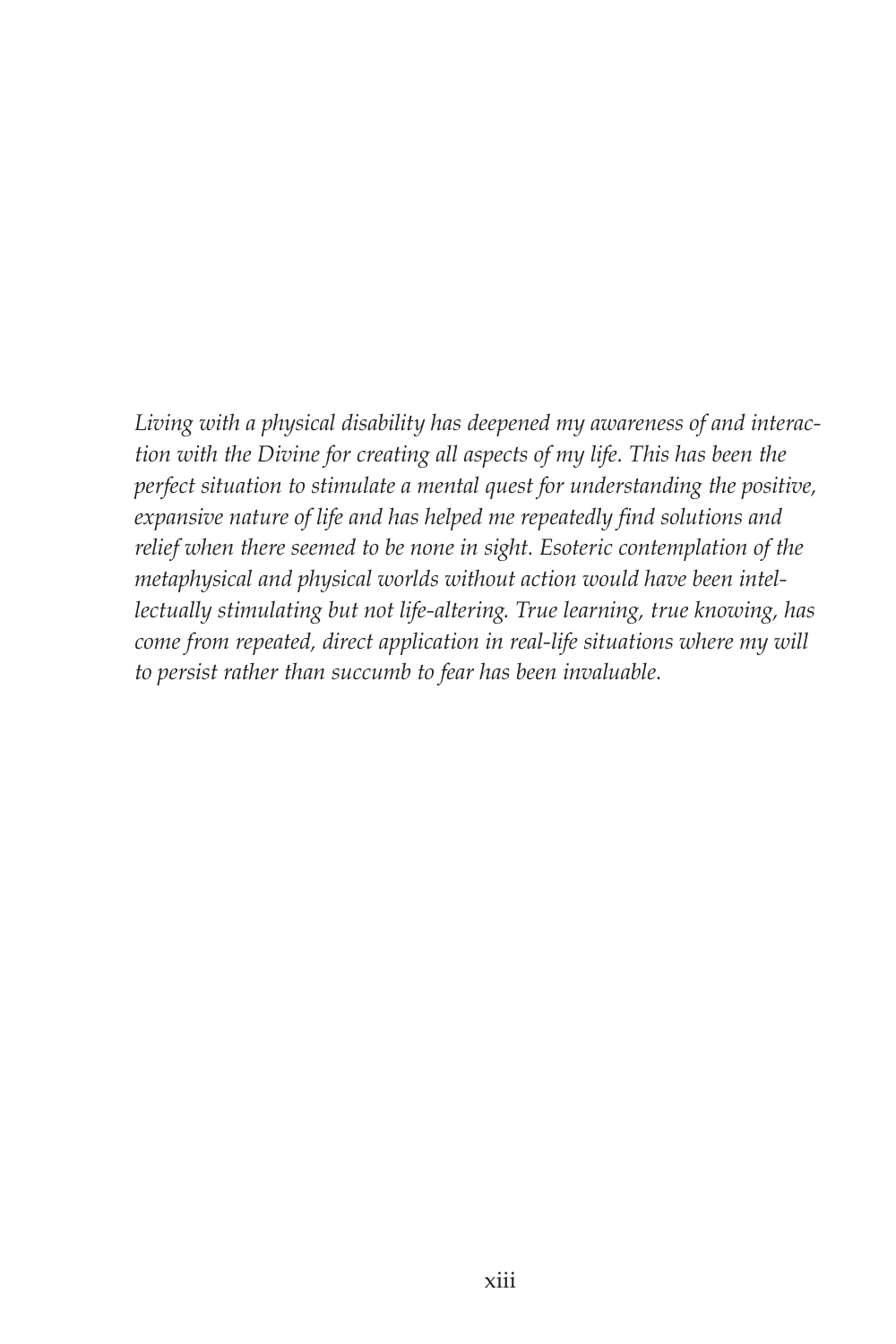### *Chapter 10*

## *Breathe in Life*

#### *My resolve became stronger and stronger with each success, and the universe powerfully rushed in to meet my expectations.*

By the age of thirty, I had been living independently for two years and working excessively for six. My mind loved it, but my body did not. I noticed I had lost strength a bit more rapidly throughout my body than I had in childhood, including more weakness in breathing at night and general swallowing. However, it was subtle, like sand slowly draining from an hourglass. I held a diffuse set of beliefs surrounding my disability that losing strength, struggling more, and a decreasing quality of life were inevitable and unchangeable. Therefore, I reaffirmed somewhere along the line— even more adamantly— that if I could not stop the weakening, I would take charge and use to its maximum every ounce of strength that I did have before it, too, disappeared. There was so much I wanted to do and no time or strength to waste.

I was thirty years old and had never had a clear medical diagnosis, just the descriptive labels from Stanford when I was four. So I decided to have a neurological exam to confirm that these difficulties, especially those relating to my weakening throat area, were indeed related to my disability and not to something else. The exam was uncomfortable to say the least as high levels of electric current were run through my different muscle sets to look at their responsiveness, but I finally received a clear diagnosis.

"You have had polio," the neurologist said, "no doubt about it." He was surprised that something so obvious had been missed. I was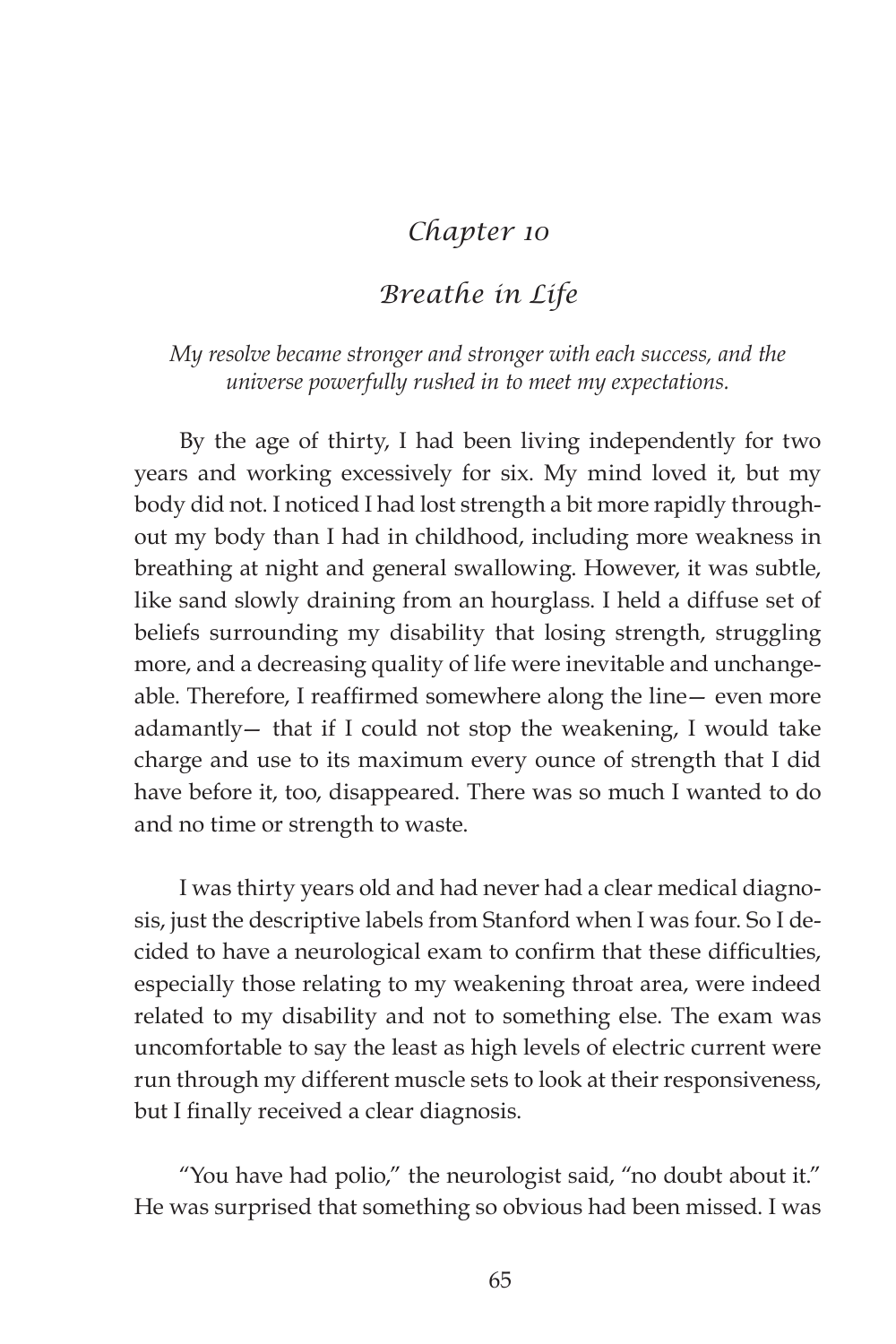actually relieved to finally have a definitive diagnosis after thirty years of being an enigma to the medical field. I had not gone to the neurologist looking for a solution that would rid me of my disability. I was looking for a reason for all the physical issues, something that tied them together and made some sense. I had been concerned that my swallowing weaknesses could have been due to something unrelated to the original illness, like a tumor. I now had a diagnosis, a label I could wrap my painful experiences around. It not only validated how serious the initial illness had been, but also validated for me that the multiple, related difficulties I had accumulated over the years were significant and not just in my head.

I felt "satisfied" with the results, though they did not explain my steady, lifetime weakening. A pearl of medical wisdom regarding long-term loss would emerge intuitively years later. For now, just the confirmation that I was dealing with polio and the experience of being "seen" medically was progress.

I had been told once by someone with post-polio that my muscle strength was like burning a candle, so I should not force my movements or the "flame" would burn faster and run out sooner. It was meant as a kind warning to consider moderation, but that did not suit my personality. My philosophy was not to hold back, and I was okay with burning the candle quickly if it meant I was free to do what I wanted.

Though I was not outwardly prone to anger, I will now say that this stance on life was at least partially fueled by hidden resentment regarding the medical atrocities I had experienced that had not only been painful but had made daily movement so much more effortful. This emotion fired me up to move through life, luckily, rather than spiraling me down. It served its purpose for many years to get me mechanically through quite a few tough situations, but eventually I had to learn to use it with more wisdom and in moderation, in order to bring peace to my mind and body.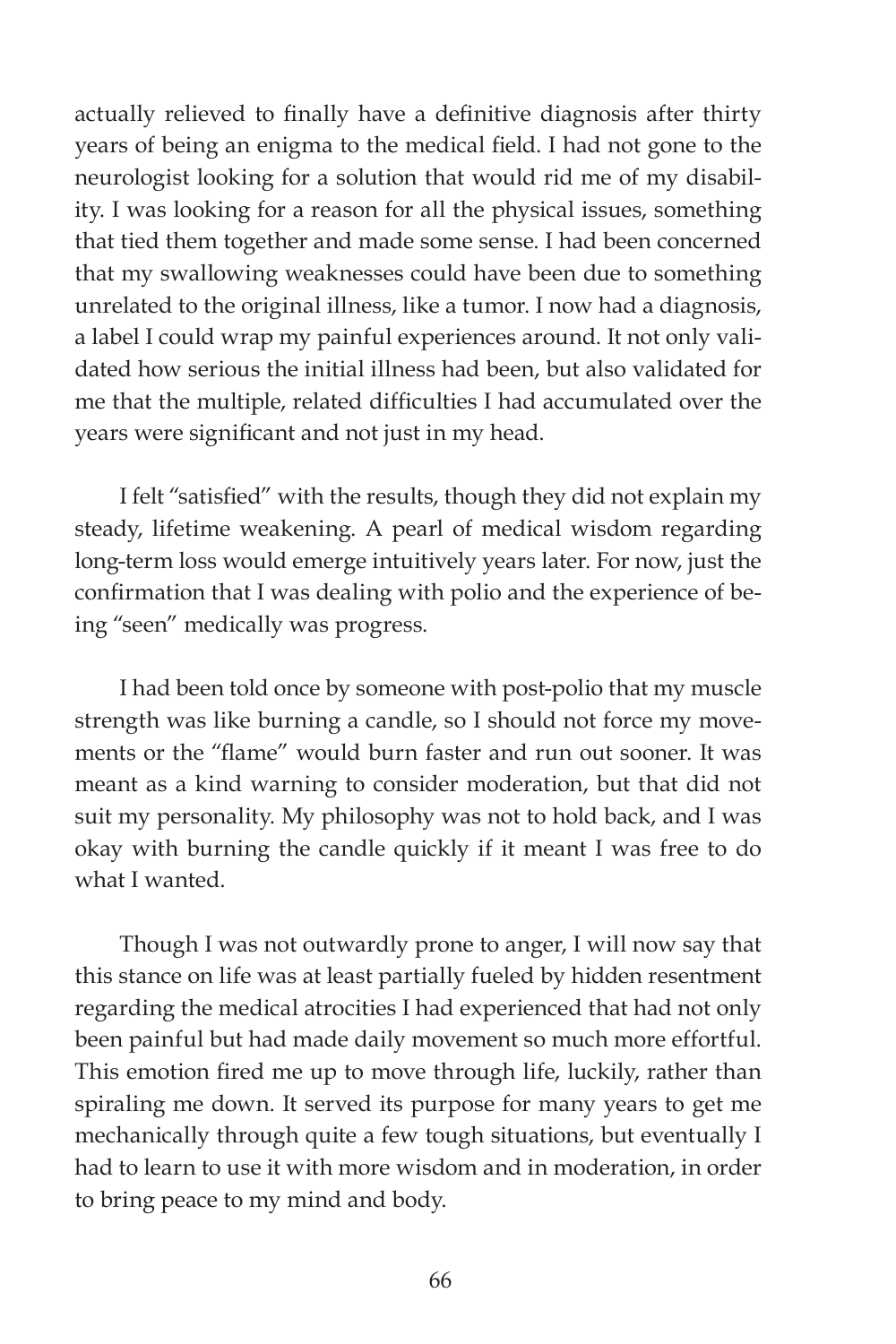This aspect of how I approached life was not very Grace-filled, but thank goodness it did not spill out to darken my interactions with others in an angry way. The kindness that was so easy for me to give to others was hardest to give to myself.

Years later I would uncover a similar belief that had gone unrecognized all of my life but that had underscored all of my decisionmaking regarding how I treated my body. Fueled by an unconscious, gnawing fear of suffering, I believed I had to push my muscles at all times, not allowing them to relax for fear they would not pick up again. In my mind, strength meant quality of life, and quality meant an independent lifestyle similar to my able-bodied peers despite my disability. I focused on keeping a maximum output by "keeping the bar raised" in pushing what I could do even as my body balked. Since I'd had a pattern of growing weaker physically, I also believed that eventually when I could not force my body any longer, I'd somehow be done with the ability to help others, which had felt good, and be left to deal exclusively with the worse aspects of my body. I'm not even sure what "done" meant, but it felt very dark. I had an unquestionable fear that long-term physical suffering would be unavoidable once I was "done" and before I could die. How ironic that when I finally did have to stop forcing my body because I was so overwhelmingly depleted at forty-five years old, a gateway miraculously opened to shift me more rapidly toward the Divine rather than spiraling me downward into a suffering, hellish state. What had been held so firmly in fear was ultimately met and released by a tidal wave of Grace.

And so I often drove my body relentlessly, a slave driver of sorts, not believing or recognizing any wisdom in the messages it gave through its health or lack of it. The weaker it got, the harder I pushed. I argued with it constantly, until I could argue no more, and only then would I finally make a change and do things differently in order to back off from some of the emotional and physical strain. I now feel that this belief—that I had to push myself to the point of exhaustion in order to survive—had been built over many lifetimes,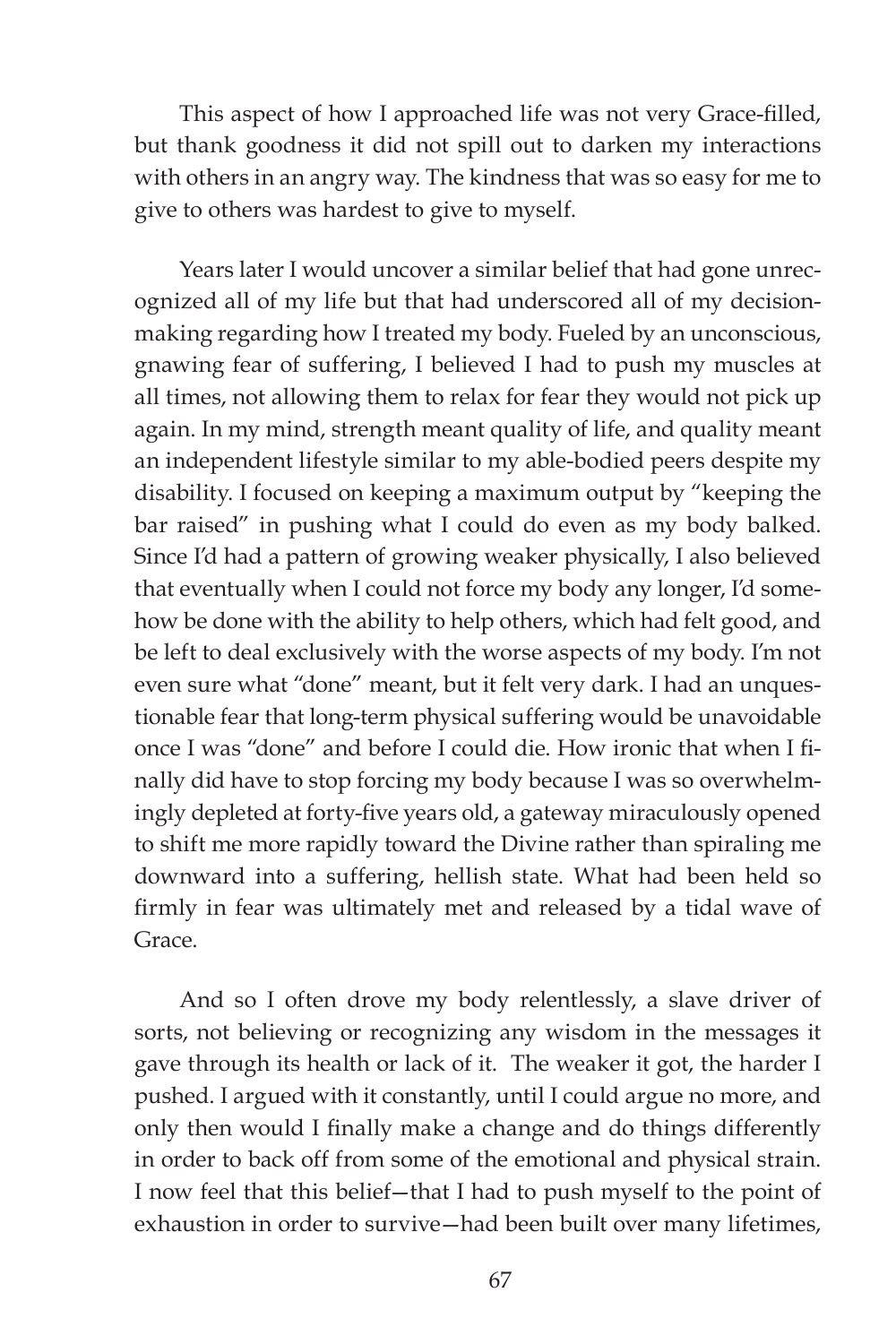based on the depth of its hold and its subtle yet wide-spread influence on my thinking. It sounds, I'm sure, unbelievable that I would actually think this way, but it was deeply ingrained and unquestionably real to me. I thought this approach to my life was an unavoidable fact because of my disability. I believed I had no choice but force if I wanted to live well and avoid physical suffering for as long as possible, though in reality it was the very thing that caused emotional and physical suffering. Looking back, it is amazing what my body was able to do, and how forgiving it was in picking up after health issues, trying to right itself towards better health whenever I gave it a chance. It held far more wisdom than I knew.

Not until many years later, after a profoundly frightening experience, did a new set of thoughts surface that shed light on the old — allowing the belief in resisting my body and therefore, my life — to be quietly released and eventually replaced with a more gentle belief seated in the infinite wisdom of knowing and experiencing the unlimited possibilities of the universe.

*It is Friday evening and I am leaving the emergency room, having been seriously misdiagnosed once again. The kernel of corn, lodged in my throat for almost a week, hovers dangerously near my windpipe. I am told by a physician that my case is not an emergency, that my airway is not currently occluded. My pleas are not heard. "Come back Monday if it's still a problem," he mutters as he walks coldly out of the room. The nurse tries to reason with him on my behalf, but to no avail. There is no logic to this scene, only the recurring theme of not being "seen" correctly. My body is panicked for its survival. I feel scared, angry, isolated, and a deep sadness engulfs me. Exhausted with seemingly no option again, I suddenly have a quiet, unwavering thought as I cross the parking lot to my van. "You cannot address your body from the outside. You must do life from the inside out." Its message resonates with clarity and truth. I begin to relax. I am given hope again.* 

In an instant I was transformed by this powerful, dynamic thought with which I felt profoundly aligned. It came out of the blue,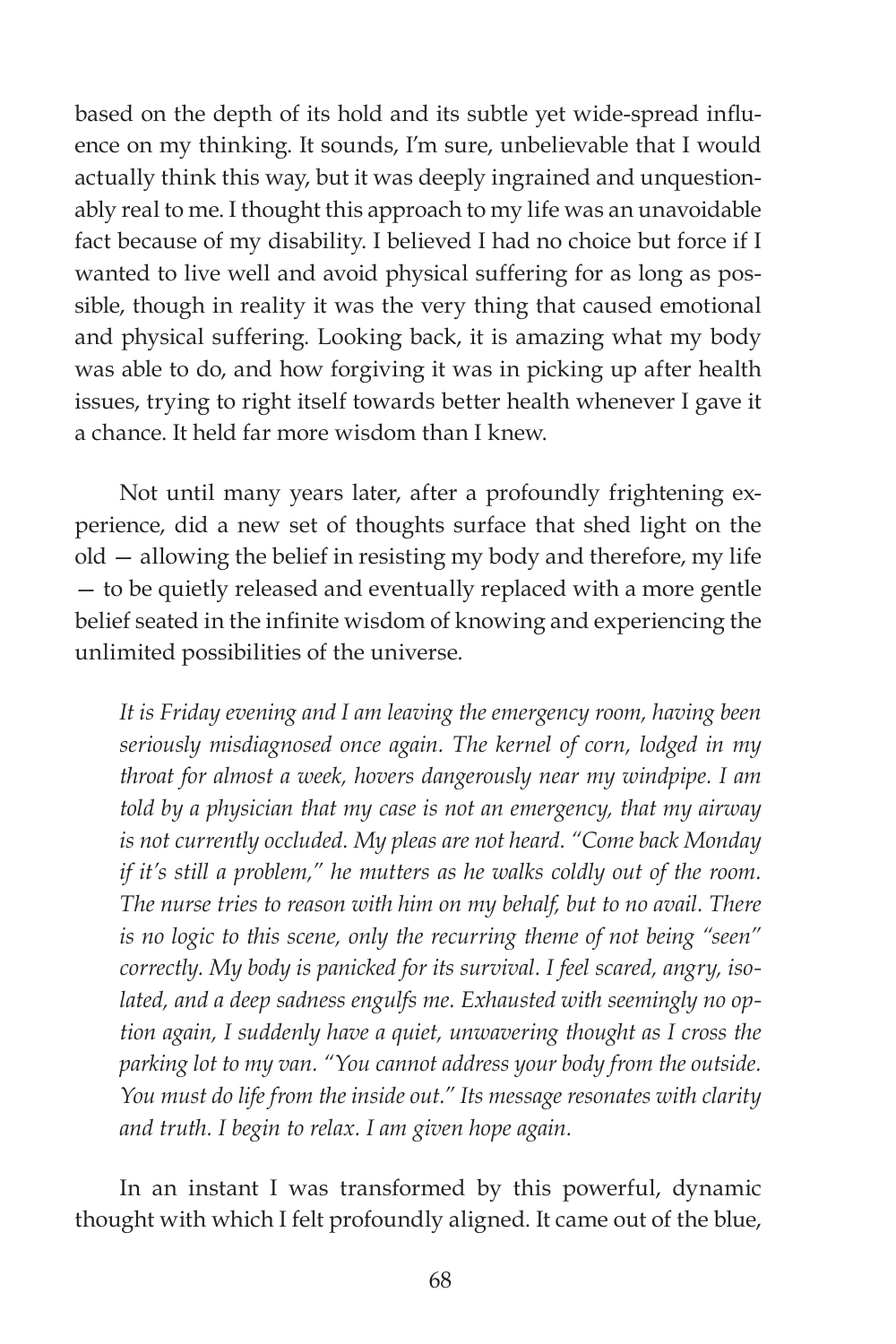obviously not of my own thinking. This was another pivotal point, more significant than all the others before it, to turn my attention inward. I am tempted to say that this was the answer I'd been praying for, but that would be only partially true. It was the answer, but its wisdom was so far beyond the scope of my limited thinking that I did not have the thought to pray for it, nor did I understand how profound it was at the time. It did provide me another concrete example, however, that we are carried by Grace. I was not alone in dealing with my body, for the Heavens were completely attuned to the details of my plight and already had the best solution. My job, I would be taught over and over again, was to remember to ask for and listen to Divine Insight first and foremost, and thus my thoughts could be infused with Wisdom. Then, and only then, could I begin to move in a direction and truly trust that the rest would unfold to my greatest good.

Two days after leaving the emergency room, the dreaded kernel of corn finally passed without incident. As I was rolled on my side to get dressed that morning, I happened to roll a bit father than usual and felt the obstruction move a bit. I immediately told my aide, and her knowledge as an occupational therapist came to the rescue. She gave me some ice to chew and swallow while still in that position. Its coldness helped my weak swallowing muscles contract to move the food gently through, and my throat was finally clear for the first time in seven days. It left rather humbly; its purpose had been served. The message had been received loud and clear. No longer did it need to stay as the signpost to direct my focus inward for healing.

This was not the first time I'd had a serious issue with food and choking. About six years earlier, a piece of lettuce closed off my airway completely. Luckily, my brother and mother had been home. By lifting me out of my chair and onto my side, the lettuce fell partially aside so air could pass for temporary relief. However, true to my theme, I was not correctly "seen" in the emergency room when I arrived by ambulance even with all the conscious directing and focusing I could metaphysically muster for a calm outcome. I was sent away from the hospital with the obstruction still present.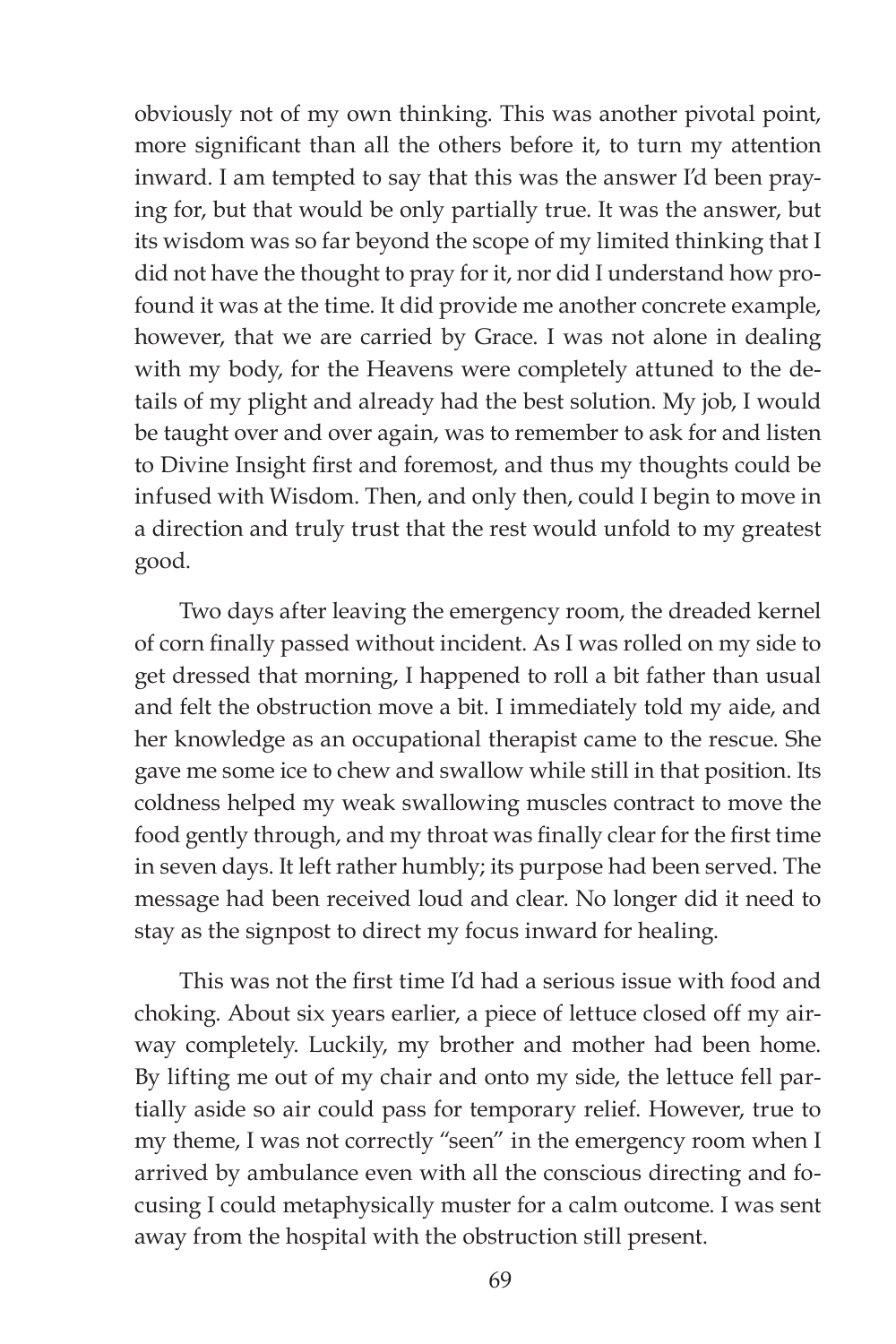Feeling the lettuce flipping on and off my windpipe, I knew I could not go home or I would die. So my parents and my aunt (Aunt Jo, once again) drove me to the county hospital where a young intern agreed that something was wrong. After more than an hour of working down my throat, he finally pulled out the quarter-sized piece of lettuce. His creativity in working down my throat and his phenomenal persistence solved the problem without the further dangers of surgery. My calm outcome had finally come.

From that point on, however, I continued to have trouble with food sticking in the same part of my throat for several days at a time. I reasoned that if I chewed carefully, its size would not be life threatening when it stuck and this gave me some semblance of relief emotionally. Though I did not want to feel fear about choking, it always loomed in the background of my mind as a potential danger.

I will say that dealing with medical nightmares like these taught me over the years how to become calmly powerful in moments of crisis by being intensely present. There is such a natural force for Good that comes through us and others when we become present, and once it is experienced, there is no mistaking its Truth. I had repeated practice with medical crises to immediately let go of all thought except for those aligned with what I wanted, and to hold steadfast to those thoughts moment by moment until a more peaceful result arrived. Eventually I learned to expand this skill deeper within me, to hold open a pathway with thought energy that allows this sacred healing energy of Grace to come forth for miraculous results. The more I could become present and hold this pathway open from my heart without having to control all the details out of fear, the more relaxed I became and the greater the result. I was learning to use my will for, I believe, its true purpose: to hold my thoughts on a positive outcome despite what I saw with my physical eyes or what I feared from past experience instead of using my will to direct and control every detail. My medical experiences would become too serious to control it all; I needed to let go into something bigger. I was learning how to surrender, to literally get myself out of the way so that a greater,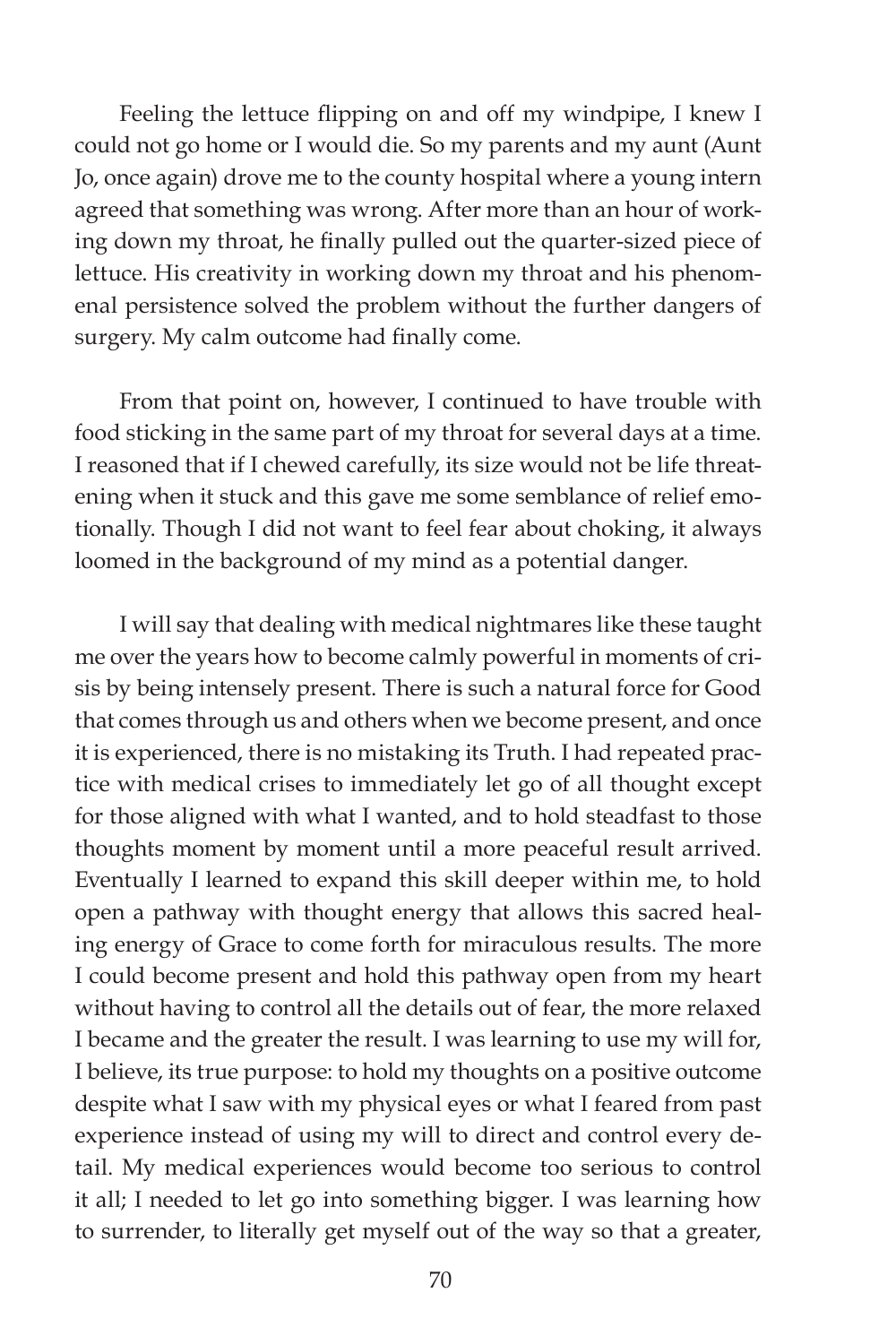wiser force for good could lead. And with each experience over the next two decades, I became more comfortable in trusting Its lead.

I knew I did not want to live anymore with a fear of choking to death, so the week after the hospital incident, I decided to get counseling to help deal with the fear. Counseling seemed to align itself with the insight I had received regarding addressing life from the inside out. I was not one to just jump into looking at emotion, but any resistance was countered by the need to lessen my fear of choking. A friend of mine had been sharing her experiences with me about a therapist she'd been seeing by the name of Mary who, I thought, had an intriguing way of looking at life. What caught my attention was the concept that health issues were not random, but reflected unconscious emotional issues that needed to be addressed for a body to move towards health. What a concept! I knew for a fact there was a mind-body connection in directing my body, but it never occurred to me that my body was actually trying to *say* something. This idea is more widely accepted now, but at the time, it was revolutionary. It was just what I needed. It would be out of searching for solutions to the darkness of multiple, serious health issues over the next twenty years that old patterns of thought were broken and my greatest spiritual growth obtained.

Mary soon became my therapist, too. She coincidentally had been a nurse before becoming a therapist, the perfect blend of experience for me. I worked with her over the next two years, learning to become aware of life and its messages through my body's health. Mary was the first professional to offer me real assistance in beginning to deal effectively with my body in an entirely new way. Although our sessions were not dominated by all things metaphysical, I was drawn to anything she mentioned related to energy, thought, the body, and healing.

Mary began by introducing me to some basic metaphysical principles regarding emotional thought and its effect on the body. I'd had plenty of experience using positive thought to maximize my body's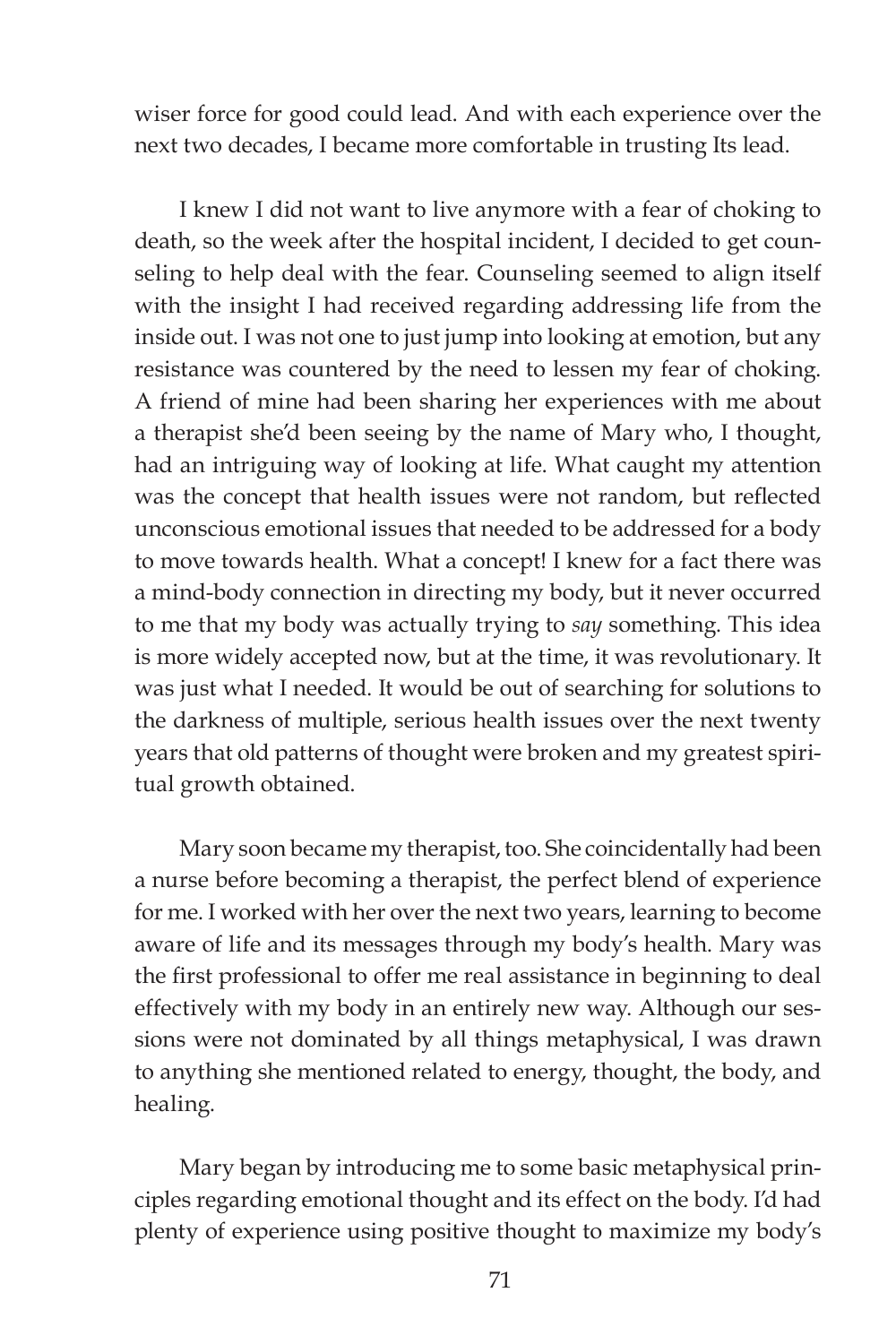functioning, but I had never touched upon facing negative thought. I was an expert, actually, at diligently avoiding negative thought because I was well aware of how detrimental it was to my muscle movement. However, avoiding it, I'd discover, did not mean it was absent or that it was not affecting my body. Within the first few sessions, Mary posed a question relating to my choking problems that stirred my thinking. "You can cut off a leg and live, you can cut off an arm and live, but you cannot cut off your throat and live. What is your need to cut off your airway? What are the thoughts behind it that your body is reflecting?" Not knowing the answer to her question, she recommended I do some journal writing to gain insight into what choking symbolically meant to me. She probably had no idea how essential this question was, but it was incredibly on target in leading me to pinpoint the problem that quickly resulted in better swallowing.

Journal writing for guidance proved extremely effective for me. By the next session, I had my answer. As I wrote it became clear that choking symbolized flashes of death. Steady weakening had felt, I realized, like a slow, physical death with a body that I believed would continue to go awry. Although I was a positive person and wanted to make the best of it, I thought I had no option but to do "misery" as it came and be strong. And as a result, part of me wanted life to go quickly in order to avoid sustained suffering, though another part of me knew I was not one to give up easily. The result was a conflict of thoughts that was erupting through my throat. I had to look honestly at my beliefs if I wanted a chance to lessen future suffering. I did not know they were simply beliefs that had permeated all of my perceptions; I assumed they were just facts of life. Always quietly undefined but significantly present, these thoughts had been supported by my repeated experiences of finding nothing here on this earth to help — not physically, anyway.

Once these beliefs were brought more directly to my attention, I knew that they existed as thoughts and that thoughts could be changed to create something better. It was a call to consciously wake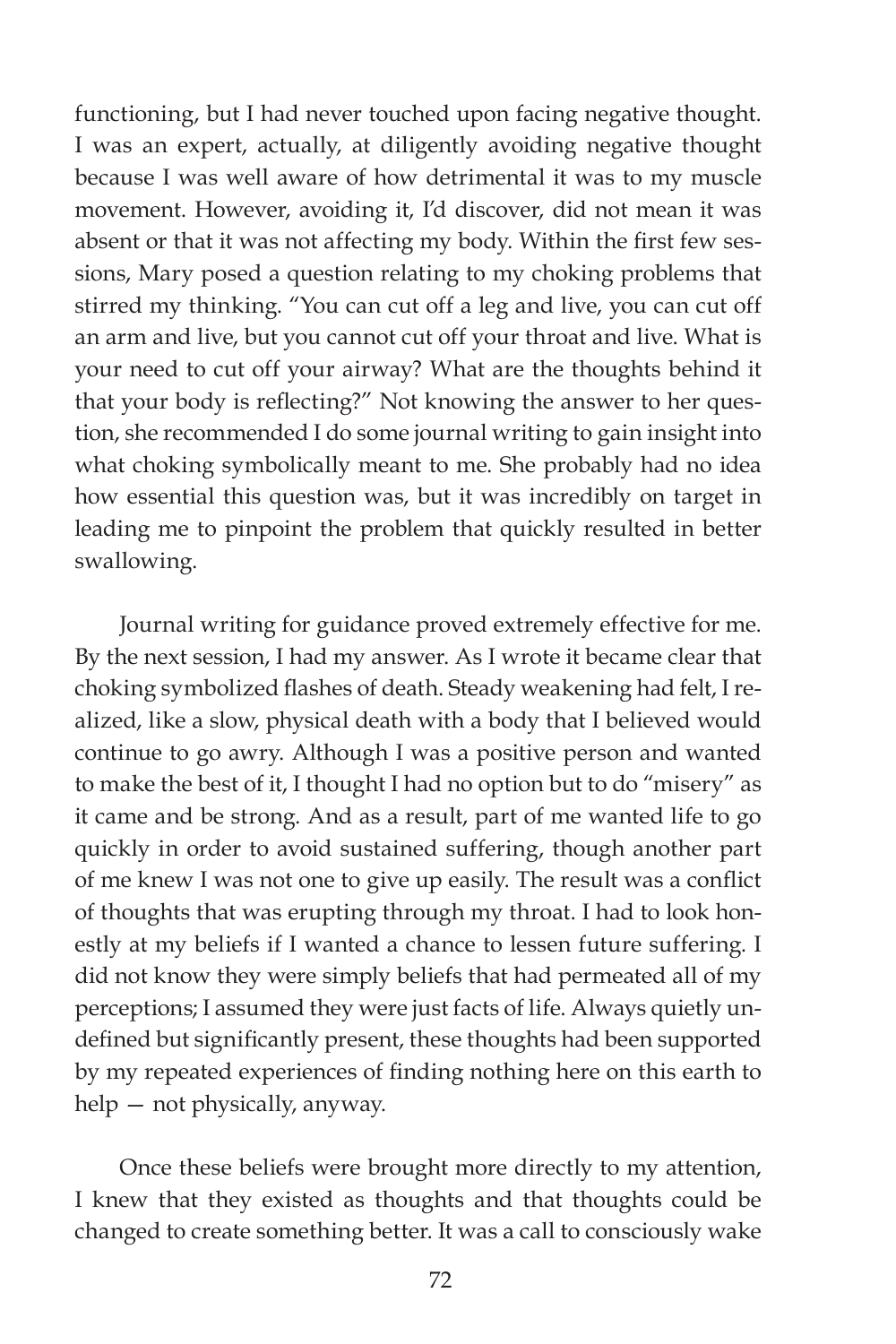up and develop my thought energy to a higher level, or frequency, to support a very damaged body. I had no clue that this was actually a spiritual call, to fine tune through physical experience my awareness of and gratitude toward, Grace. It was calling me, to move toward and exist upon the higher, more pure realms that provide gentleness to a body, wisdom, true peace, and joy in all aspects of life. It was a serious call, a guide for soul development, while in this physical form.

With these realizations, I could now question, "Suffering and death. Is that what I want? Is there another option?" The opposite of death was life, so I made up my mind to take charge of opening my airway from the inside out by affirming a new direction, "Breathe in Life." I now had a new approach. Instead of trying to clear my throat physically, I'd pause as soon as I felt food stick, take a gentle breath to relax, and tell my body calmly but firmly to breathe in Life. Simultaneously, I'd visualize the inside of my throat lined with a slick, smooth surface and the food slipping down properly. No more struggles, no more using a physical response to correct a physical problem. I employed instead an energetic response directed through thought to correct the physical problem, and the results were nothing short of miraculous. Within a month, I noticed that obstructions passed more quickly and soon they were occurring less often. After six months, food lodging in my throat became a rarity. Now my careful chewing and swallowing were effective, and if something small did stick, I had an effective way to help it along.

This was the first time that I'd been so successful in improving a physical condition with my body that, by standard medical thinking, could not be done. In fact, my swallowing could only get worse when viewed from a purely physical perspective. I'd received a medical evaluation before beginning my work with Mary. Two swallowing evaluations and video X-ray footage had shown documented, concrete evidence that I should not have been swallowing food well at all. I had little if any muscle contraction for swallowing, and "pocketing" on the right side of my throat from lack of muscle tone where the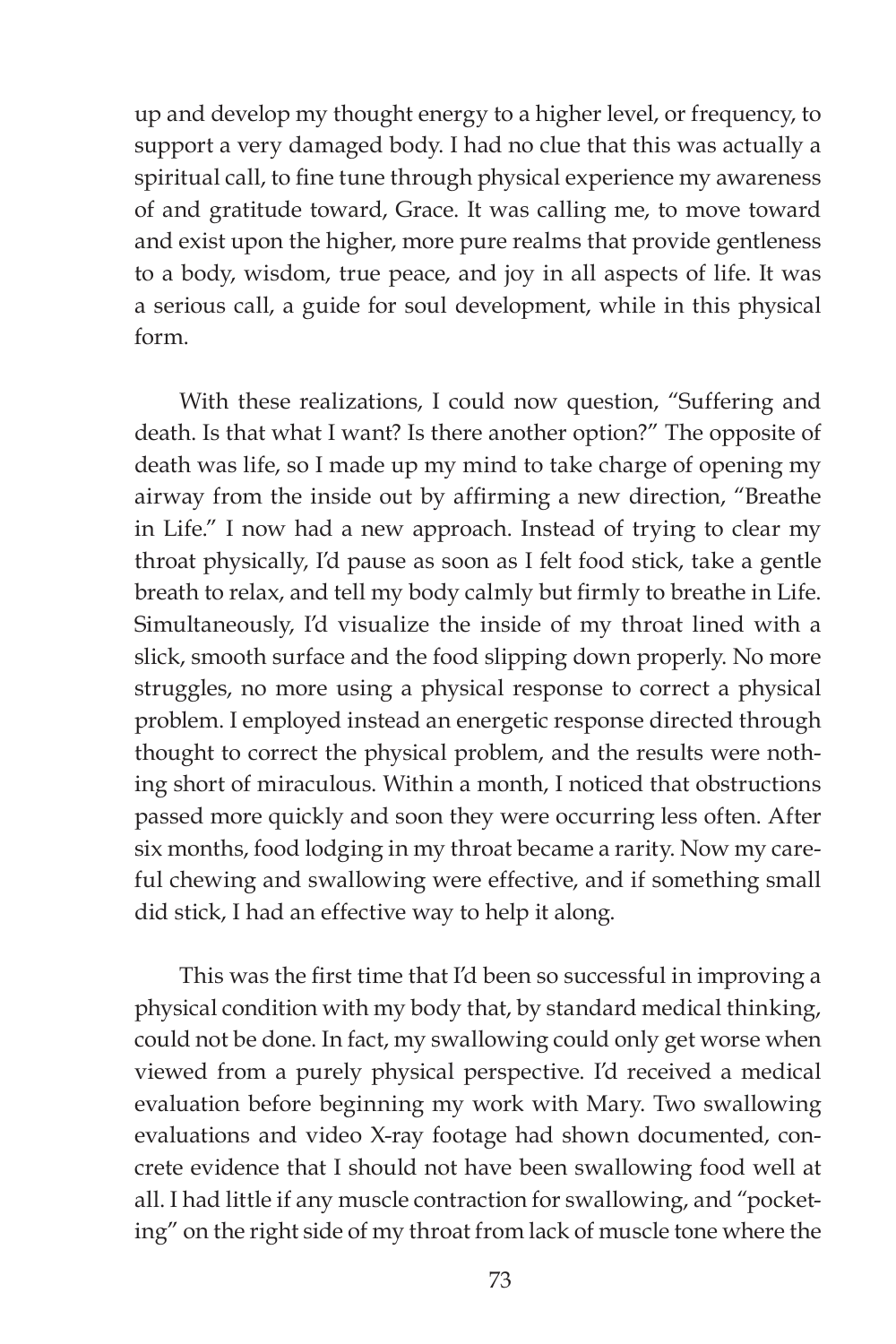food had been lodging. The recommendation was to grind all solid food. That, however, was not something I was ready to consider.

Regaining my ability to swallow more safely through a metaphysical approach was an empowering breath of fresh air, literally. If I'd had any doubt about a direct correlation between my thoughts, emotions, and my body's response, they were whisked away by such rapid, miraculous results. The seriousness of the problem kept me highly motivated to insist upon nothing less than clear, safe swallowing and breathing. Life, or death, no wavering. My resolve became stronger and stronger with each success, and the universe powerfully rushed in to meet my expectations. I had found a gateway to direct and support my energetic field, a field inextricably influenced by my thoughts and emotions, the field upon which my physical form rests. I knew it worked because I'd experienced the change myself. And with anything rooted in the Divine, the presence is so solid that there is no question of its reality. It is only doubt itself that pulls us away from our access to the Divine.

This completely changed my perspective on dealing with my body. Previously when I'd have trouble physically, I'd think, "Oh, not that, too!" as if it were unrelated to whatever was going on, or had gone on, in my life. The awareness that it was *telling* me about life, a help rather than a hindrance, was brilliant! I did not know that this was to be the catalyst for deepening my spiritual knowledge. I just wanted relief from fear and pain. And just because my body was "talking" did not automatically make me want to hear what it had to say! On the contrary, I was good at arguing with my body, and continued to be until just a few years ago when I had no strength left with which to argue. Over the years the serious need to find solutions related to my disability, when there seemed to be none in sight, has pulled me gently up a divine energetic spectrum that I have learned to call forth and exist upon for support despite outward, superficial appearances. I have found that sometimes wisdom presents itself but we have to grow in order to fully receive its benefits.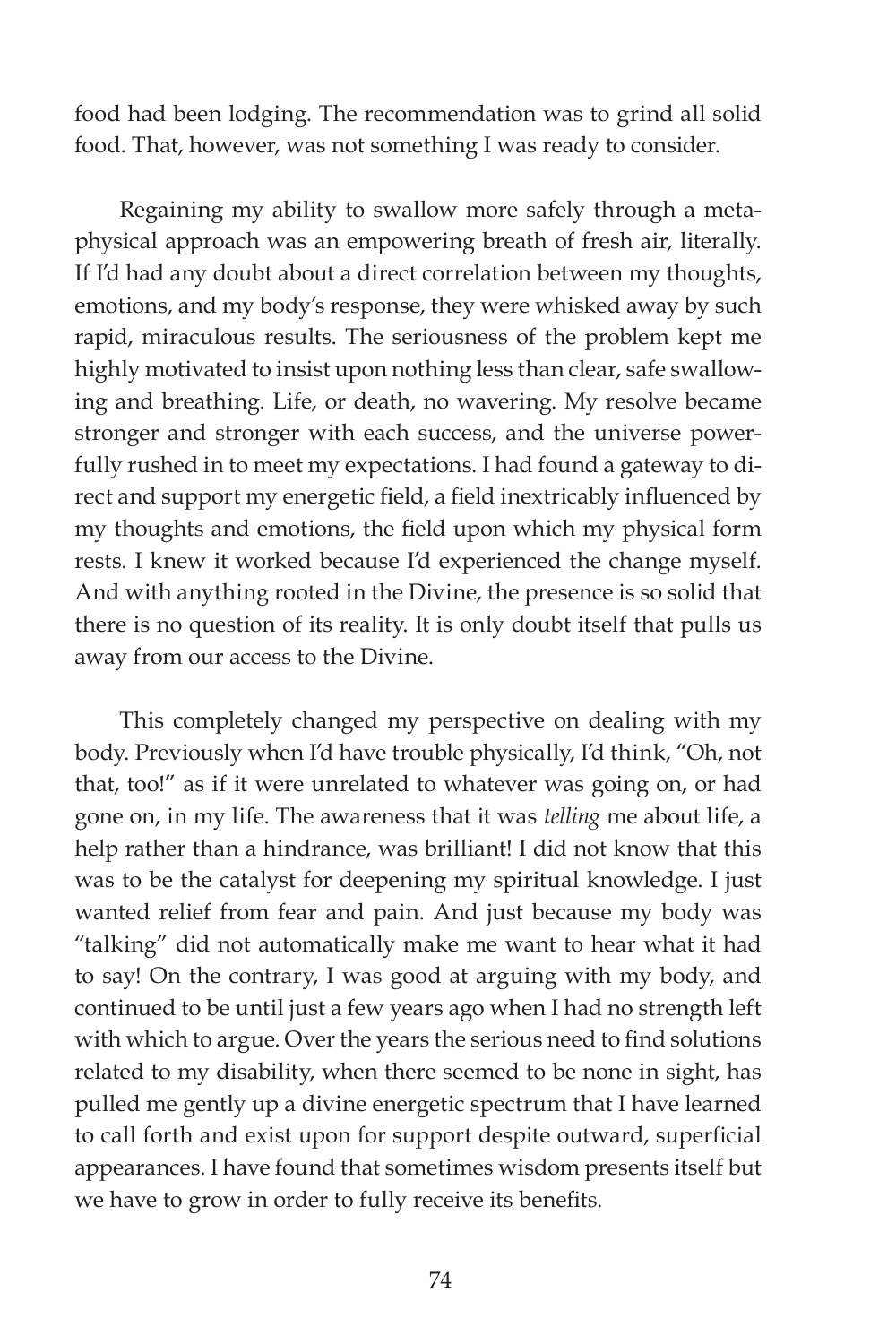My swallowing muscles had not significantly improved, but my *functioning* had mysteriously improved and that's all that mattered. I did not need to question its reality through logical thinking. I was experiencing the results. Since then I do not put such limits on functioning or outcomes based on what I see. What I think sometimes is real based on physical perception isn't always what it seems. There is so much more that can happen, thank God!

I now had an insatiable drive to read anything I could get my hands on relating to energy, health, and soul development. Bookstores had begun carrying small sections of books on these topics that have since grown by leaps and bounds. I had never had an interest in reading before (I preferred "doing" over sitting still and reading), but all of a sudden I was so thirsty for knowledge that I was like a sponge. There was an excitement about learning, a deep desire that I'd never felt before. My soul was probably dancing! I had finally been turned in the right direction. I read books by Louise Hay, Thomas Moore, Marianne Williamson, James Redfield, Eva Pierrokos, Gary Zukav, Barbara Brennan, Shakti Gawain, and Doreen Virtue to name a few. I also read, *A Course in Miracles*, which profoundly shifted my thinking and brought me a solid sense of peace about life.

I began seeing common threads of information in my reading that rang true about my body based on past experiences. Everything I read about perceiving life's events in a deeper way for improving health and for getting needs met made so much sense to me. My medical experiences were interwoven signposts for my soul development towards higher truth, not just fragmented disasters with no hope for change. I remember thinking how much formal education I'd had in thirty years, but how little I knew about the essence of life. I needed to go beyond a physical, concrete level of looking at life to a metaphysical, abstract level for my soul to soar and to flourish despite all my body's difficulties.

I was fascinated by the idea that events and our reactions to them actually pointed toward subconscious thought patterns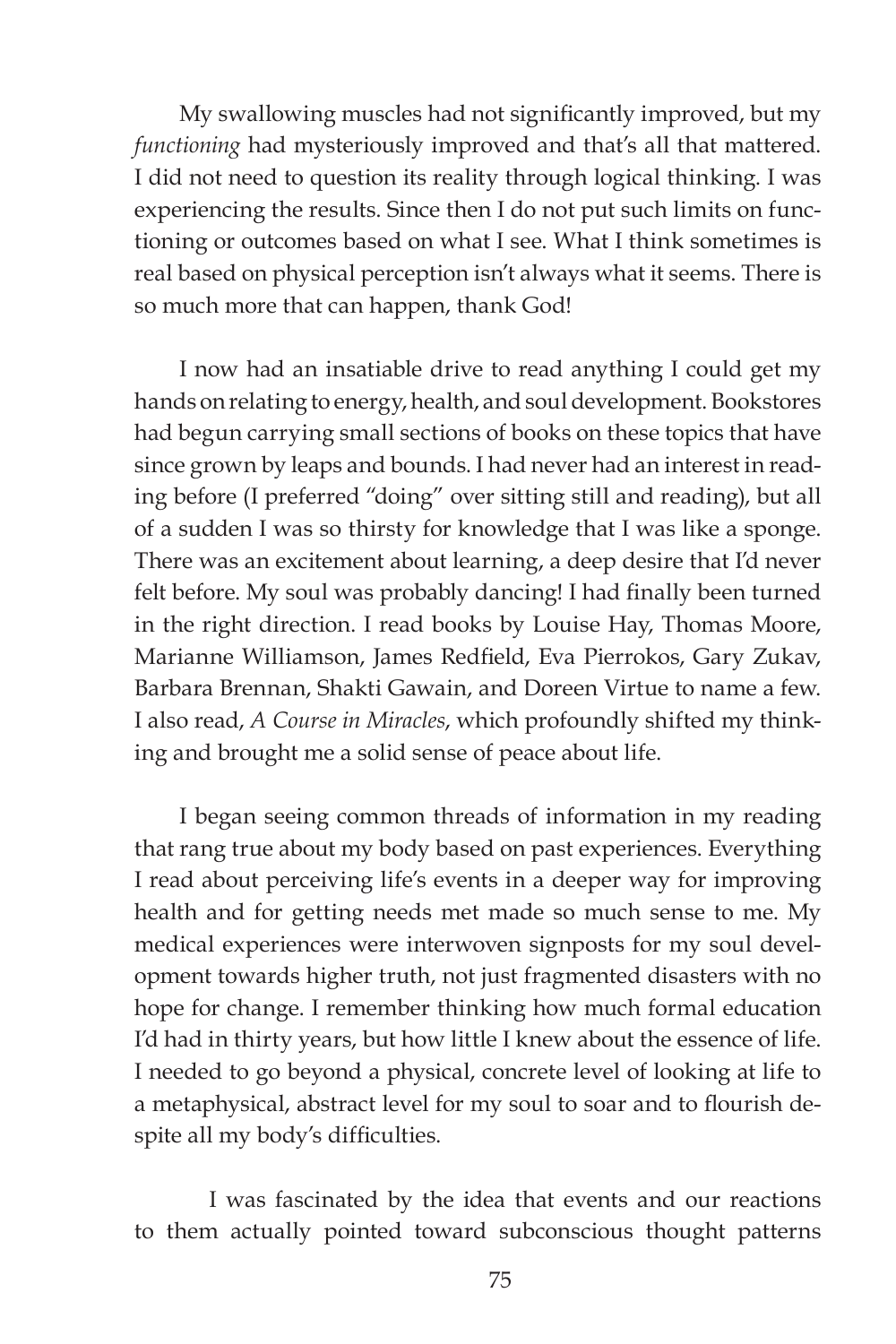dominating our inner world and manifesting in our outer world. I was desperately in need of some inner wisdom to handle my body's health and day-to-day functioning, to gain an understanding of my body at a deeper level that could give life instead of drain it. I'd eventually come to realize that my disability had been the perfect instrument for learning, even though at the time, I still had no trust in doctors or my body.

I started questioning physical cause/ physical effect, and began looking at my body through an energetic cause/physical effect paradigm. Barbara Brennan's books, *Hands of Light* and *Light Emerging*, accelerated my knowledge in this area. No other reading had tied together the divine energetic interrelationship among the physical, mental, emotional, and spiritual bodies for me as completely as hers. It resonated through my entire being as essential knowledge for healing at all levels.

I wanted to maximize whatever physical strength I had so I could work and drive as long as possible, and metaphysics definitely seemed like a promising avenue. I used its principles to drive my body towards what I wanted, not what I didn't want, with a longterm goal of squeezing out every ounce of function from my body before it stopped moving completely.

Now there was another belief to question, the belief that I had to gather and use up all of my strength while it was around because there wasn't enough for my lifetime. I saw myself as responsible for accessing this divine energy for good, like a commodity, to use as best I could. I still felt too separate from It, but supported in many ways by It. I believed I had to work hard to capture pieces of Grace that came from someplace far away. That was my level of knowledge at the time, which was more than I'd ever known before but small in comparison to where I am now. I had not yet learned to relax and ask for Divine help that brings with it an even greater amount of blessings. Years later I would move closer to that level of understanding